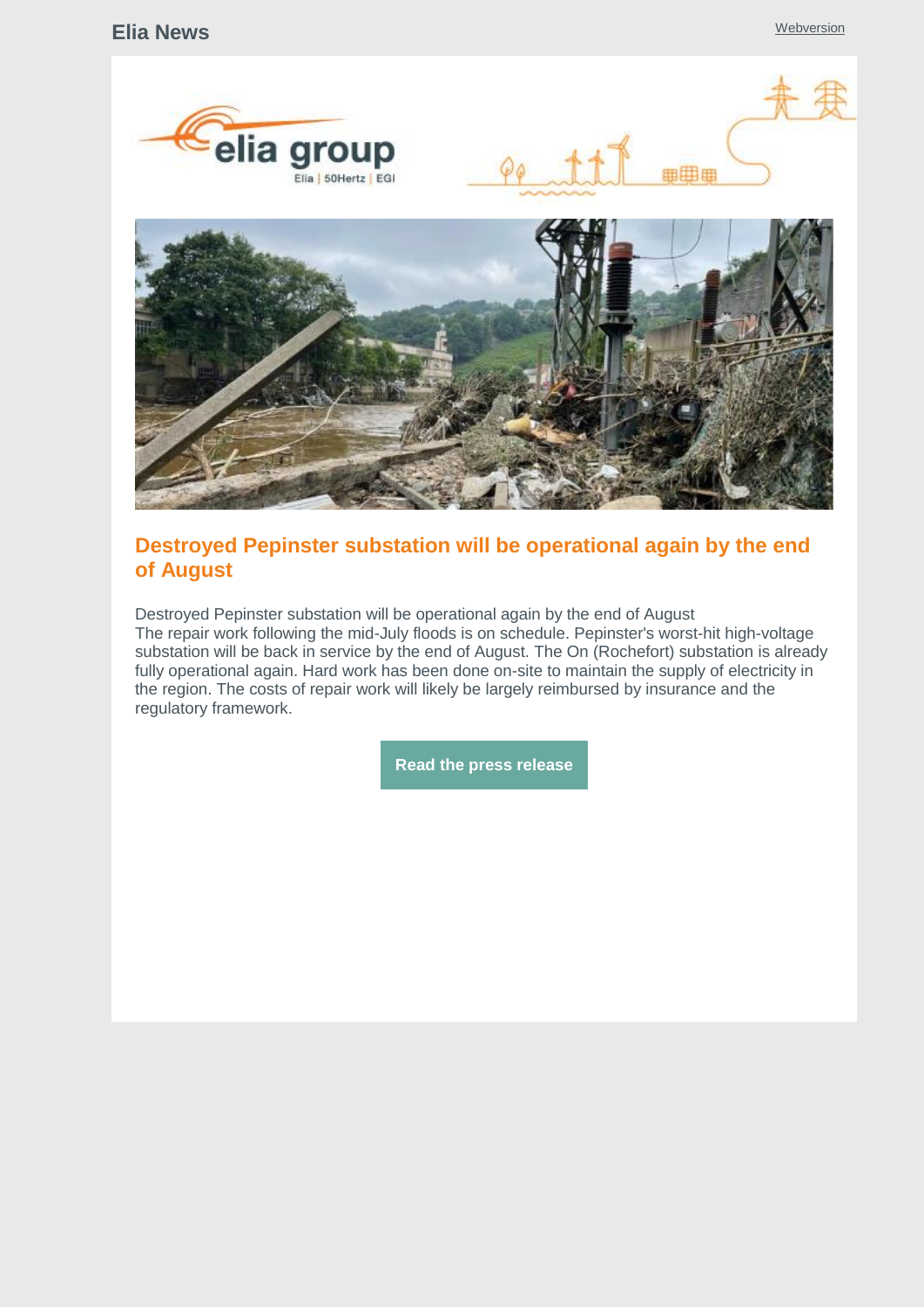

# **Elia Group publishes half-year results**

Elia Group made many investments in the first half of the year:  $\epsilon$ 164.9 million in Belgium and €221.6 million in Germany. The adjusted net profit dropped 1.6% to €150.5 million due to the increase in maintenance and personnel costs in Germany. These are offset by the strong performance of Nemo Link (Belgium-UK interconnector) and solid operations in Belgium. The financial outlook for adjusted return on equity is on the higher side of the target of 5.5% to 6.5%.

**Read the press [release](https://www.elia.be/en/news/press-releases/2021/07/20210727_half-year-results)**

**Watch the [livestream](https://www.elia.be/en/investor-relations/reports-and-results)**



#### **Elia launches new customer platform: EPIC**

The new EPIC customer platform, together with the Open Data Platform, should support data-driven decision-making. The digital platforms provide the transparency, data and ease of use that customers and stakeholders need to make optimal operational and commercial decisions. They will also contribute to the ongoing development of energy services. EPIC streamlines our customer services and data via a single login. The Open Data Platform provides stakeholders with easy and open access to public data about our network.

**Read the press [release](https://www.elia.be/en/news/press-releases/2021/07/20210707-to-facilitate-data-driven-decision-making-elia-launches-epic)**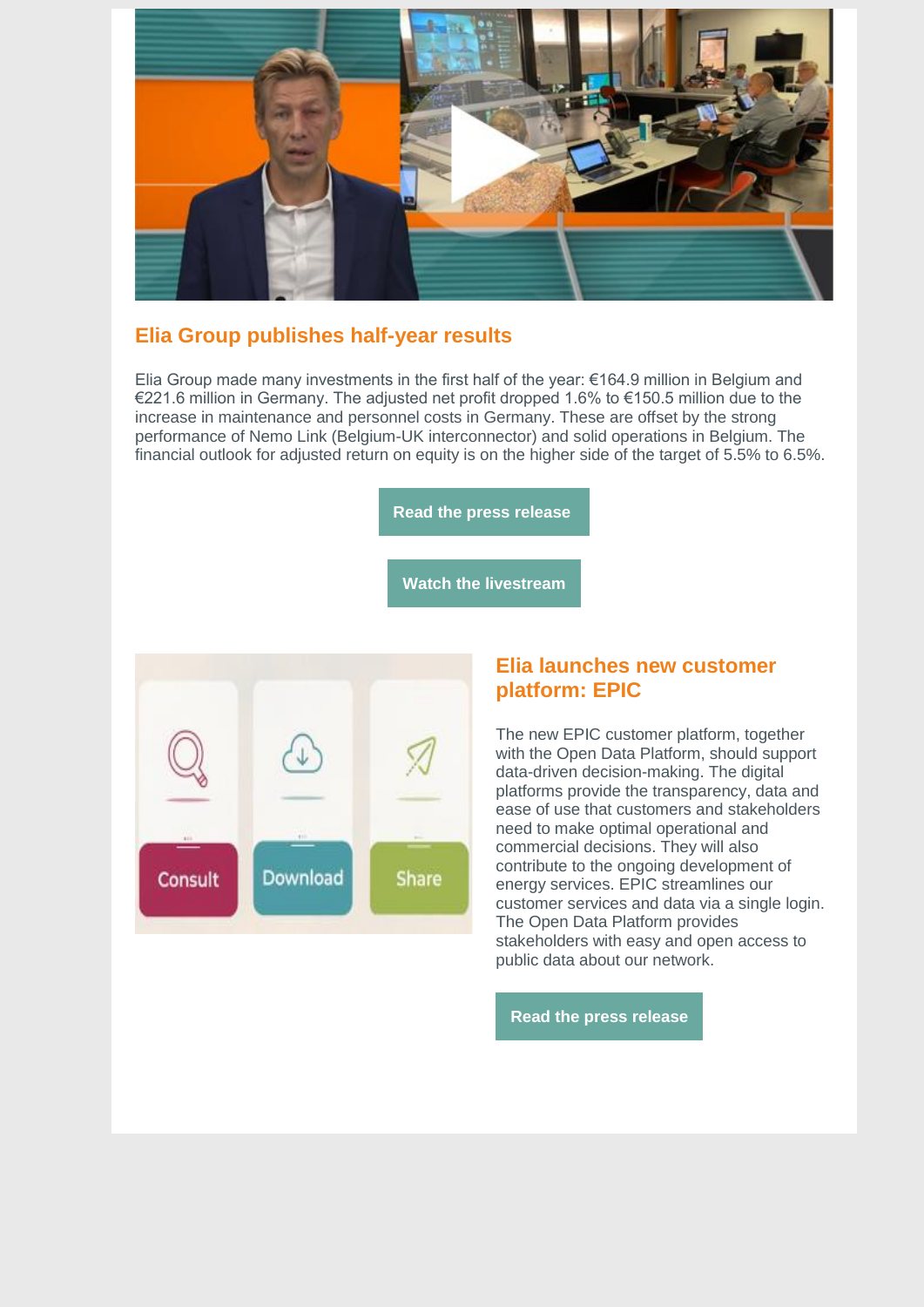# **Helicopter used to dismantle electricity pylon**

In Engis, near Huy in the province of Liège, a high-voltage pylon has been dismantled using a helicopter. The pylon was 70 years old and had to be dismantled. The nearly 60-metre-tall colossus stood on the edge of a quarry and due to its location could not be removed using a conventional crane. The mast was expertly dismantled and removed by helicopter. The entire operation went smoothly and faster than planned.



#### **[Watch](https://www.youtube.com/watch?v=3FB4RQf4Gck) the video**



### **Eight TSOs take the initiative for a climate-neutral energy system**

In a jointly produced document, eight leading transmission system operators (TSOs) describe their key role in the energy transition. For example, they are developing the grid infrastructure to incorporate renewable energy sources and support electrification. Increasing flexibility in the system is also one of the action points the TSOs want to use to achieve a climate-neutral society by 2050.

**Read the press [release](https://www.elia.be/en/news/press-releases/2021/07/20210712_role-of-tsos-in-the-decarbonisation-of-the-energy-system)**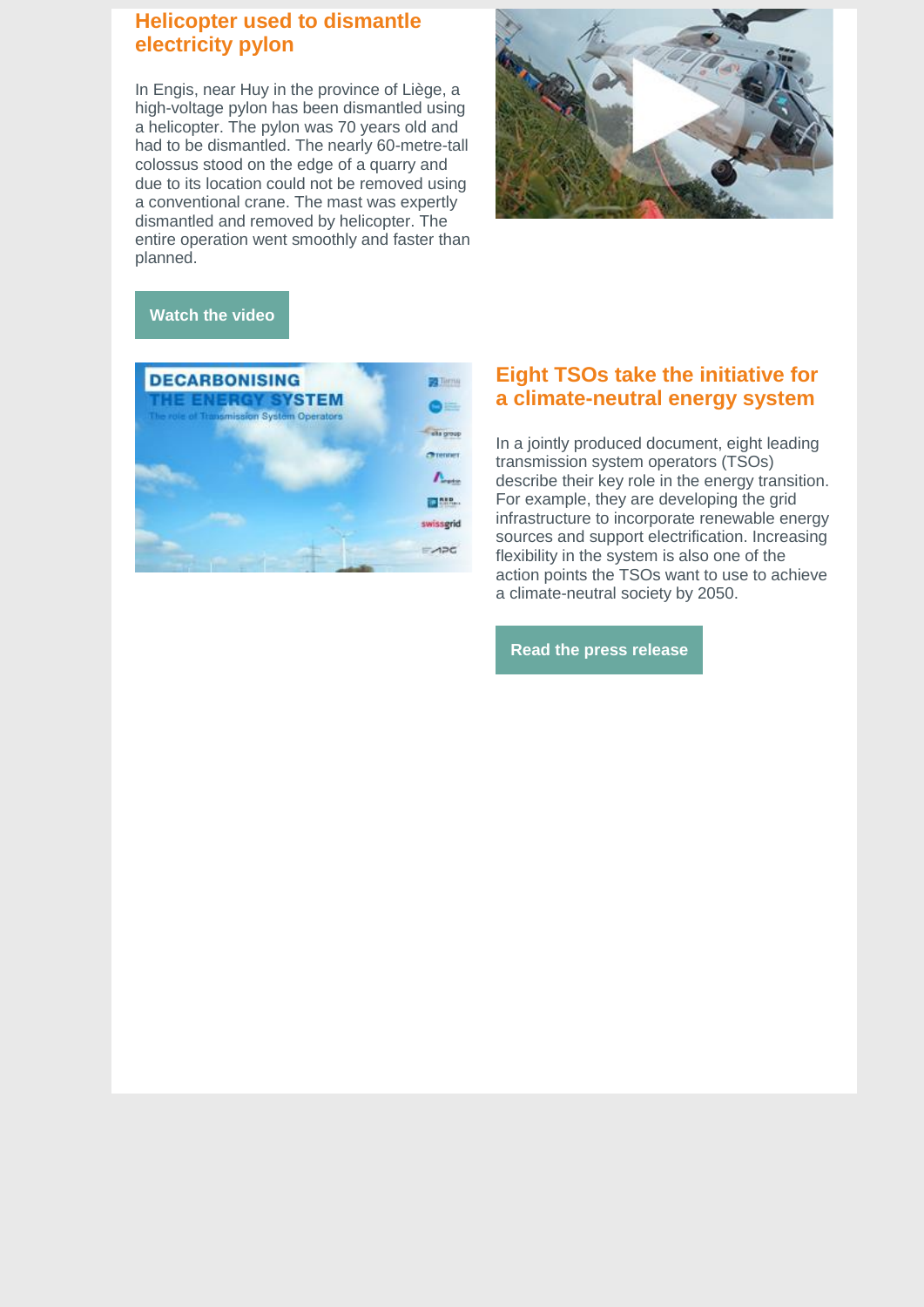

## **Dirk Biermann on ENTSO-E Board of Directors**

The Board of Directors of ENTSO-E was reelected on 1 July. ENTSO-E is the association of European electricity transmission system operators. Dirk Biermann, Chief Officer Markets and System Operations at 50Hertz, is new and represents Elia Group. Pascale Fonck, Chief External Relations Officer at Elia, is ending her second term as Vice-Chairman. She cannot be re-elected. Elia Group thanks her for her many years of dedicated service. Hervé Laffaye from French transmission system operator RTE remains chairman.



## **Work on Nordring Berlin can continue**

German transmission system operator 50Hertz can continue work to upgrade the line north of Berlin (Nordring). The project involves replacing an existing 220-kV line with a new 380-kV line. The line is 75 kilometres long and is an important link in the ambition to incorporate 100% renewable energy into the system. The project was halted after a complaint that has now been dismissed by the courts.

**Read the press [release](https://www.entsoe.eu/news/2021/06/30/entso-e-new-leadership-team-appointed/)**

**Read the press [release](https://www.50hertz.com/en/News/Details/7987/planning-approval-decision-legally-effective-50hertz-pleased-with-bverwg-judgement-regarding-the-380-kv-nordring-berlin-line)**



## **50Hertz commissions new high-voltage substation**

50Hertz has opened a new substation near Altdöbern. A great deal of renewable energy is generated in the region. In the new high-voltage station, this is converted into extra-high-voltage and distributed over the area. Over the next five years, 50Hertz will upgrade 19 substations and build three new ones, for a total investment of some €575 million.

**Read the press [release](https://www.50hertz.com/en/News/FullarticleNewsof50Hertz/7974/more-renewable-energy-from-lusatia-50hertz-commissions-new-substation-near-altdoebern)**

## **Brazilian startup wins Open Innovation Challenge**

TideWise is the winner of our 2021 Open Innovation Challenge. The competition aims to encourage innovation in areas related to Elia Group's activities as a grid operator. This year the focus was on innovative solutions for integrating offshore wind energy. Of the 78 teams that initially registered, the jury chose TideWise. The Brazilian startup has developed an unmanned vessel with advanced sensors that increases the efficiency of underwater inspections.



**[Watch](https://www.youtube.com/watch?v=JgM5fk-n8zI) the video**